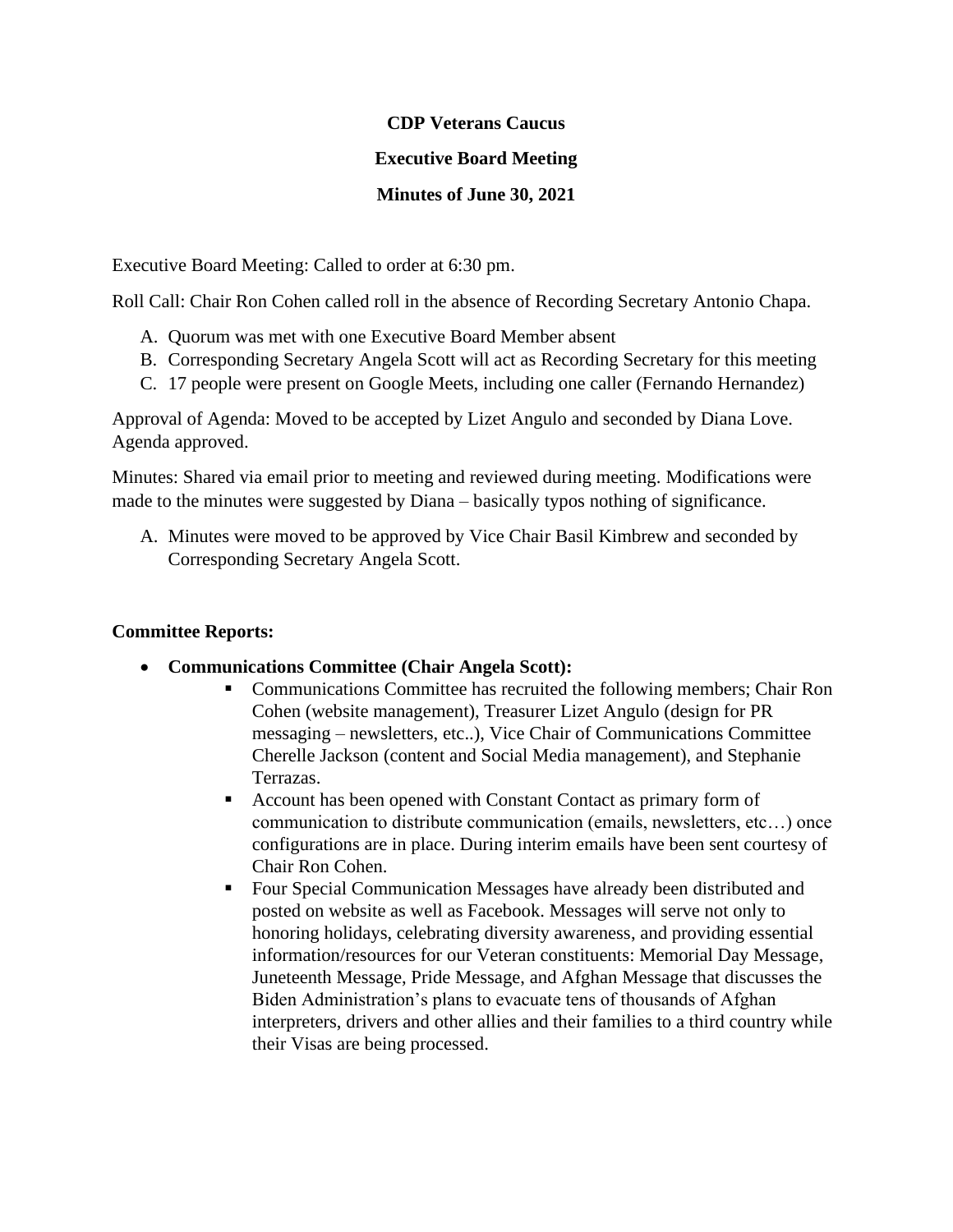- $\blacksquare$  Add the following to the email list: Jonathan Rines, [navy.gov@gmail.com](mailto:navy.gov@gmail.com) and Greater Oxnard Dems Club, greateroxnarddems@gmail, 805 233-3396, Pres. Rick Sanchez, Communications,
- Plans are underway to publish a bi-monthly newsletter that highlights all committees and the work being done by Executive Board Members.

Vice Chair Kimbrew stated that after seeing all of the communication that's gone out from the Communications Committee, he's received numerous positive feedback, complementing our media team as being the best they've ever seen – from design to conception to timely distribution. He received feedback from Pride LGBTQ community who like the Special Pride Message posted, as well as Special Afghan Messaging. Some of the Democratic Party leaders inquired about hiring our Communications Committee, but Vice Chair Kimbrew informed them that the Communications Committee works exclusively for the Veterans Caucus.

Jonathan Rimes commented that he and his wife took a picture with one of the last living WWII code talkers – could potentially use the image in a Featurette.

- **Treasurer's Report (Lizet Angulo):**
	- **•** Beginning Balance from May 2021 to June 2021 was \$3,845.65; Deposits: \$4,600; Payments: \$710.00; Current Balance: \$9,735.65.
	- 12 New members paid in May. As of May 31, 2021 we have 194 members.

### • **Organization Development Committee (ODC) Chair Report (Tai Sunnanon):**

- Added new committee members; Terrell Jackson, Phil Schultz and Charles Taylor. Looking for two additional members and has spoken to 18 others regarding joining the team. Extended additional invite to Caucus members currently attending meeting.
- Received positive feedback with Executive Board Members during the past month regarding the concept of organization development not only for this caucus, but how we spread awareness of this Veterans Caucus moving forward into a new phase of leadership. From 98% to 99% of conversations have been uplifting, promising and constituents are looking forward to this caucus' new approach. At the same time, from 1% to 2% of constituents continue to lament the historical challenges this caucus has experienced in the past. We acknowledge this issue, accept it, and are ready to collectively move forward. This Executive Board Committee and Committee members is different. We are a group filled with positive energy. We uplift and uphold each other. This is of importance because many of the Veterans Caucus constituents serve in other boards and Democratic Clubs. We don't mess around – no time for nonsense. We get down to business and do it in a collaborative and transparent manner. This is extremely important for every member to be aware how this caucus operates.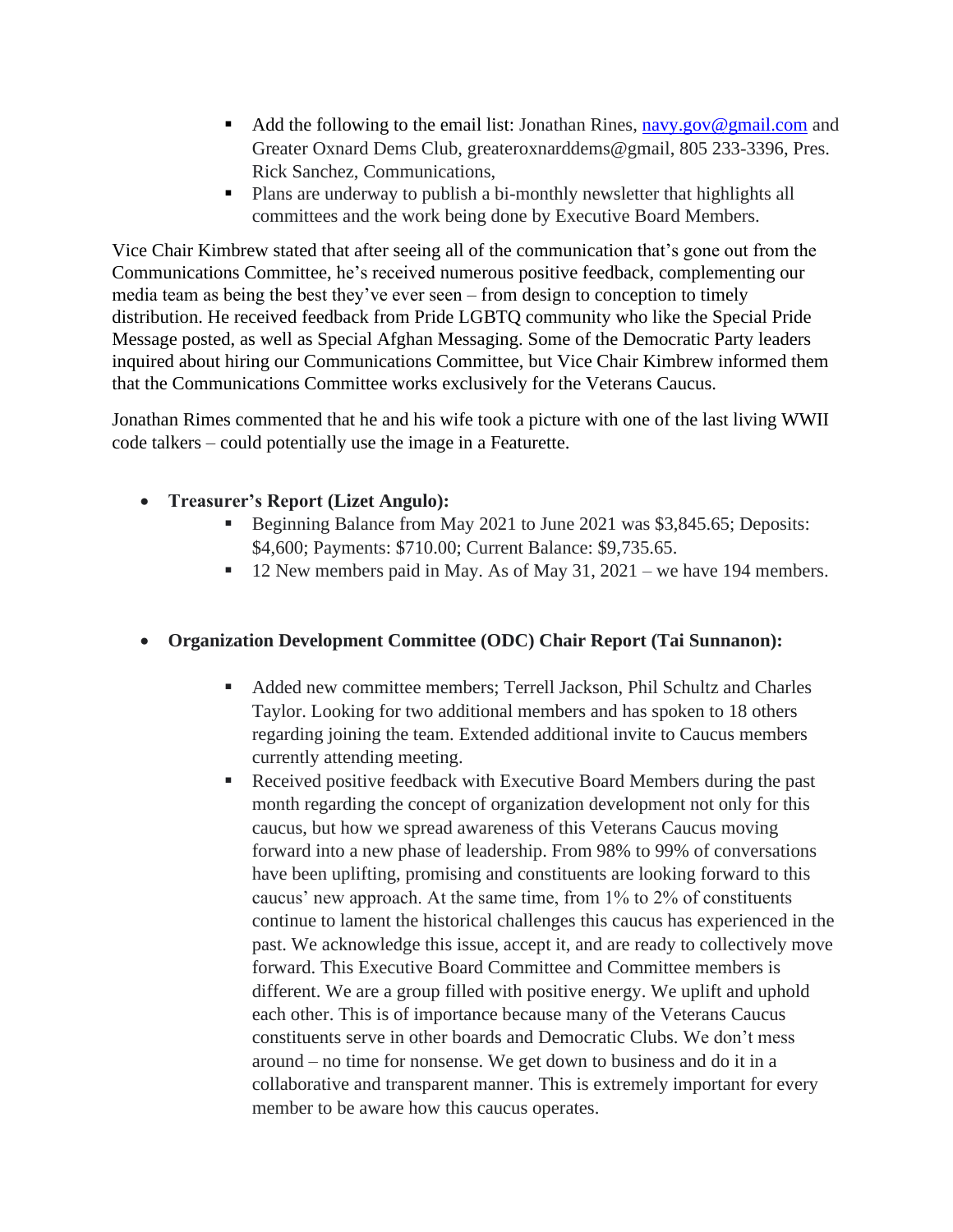▪ Spoken at four Democratic Clubs in the past month, highlighting who we are and a lot of folks are excited about partnering with us.

# • **Diana – Policy and Legislation Committee (PLC) Chair Report (Diana Love):**

- Met with committee members on June 16 for two hours, sharing introductions and thoughts the committee's vision and on how to proceed in the coming year.
- Every committee member will collaborate three bills.
- Committee consists of the following seven members; Chris Bellingham, Rueben Ford, Raymond Hall, Xavier Martinez, Stephen McDougall, and Jonathan Rines.

# • **Programs Committee (PC) Chair Report (Polly Counts):**

- Working on development of agenda for Membership Meeting taking place in August. Tai provided a brief preview of the upcoming meeting's themes; Collaboration, Transparency, and Inclusivity. Collectively as the Executive Board is the show of the first meeting and will be transparent in providing each Board Member's intentions and invite engagement of all members on projects.
- **EXECUTE:** Discussions are also underway regarding the November meeting
- Vice Chair Kimbrew is also one of the committee members. Open invitation for other caucus members to join as well as provide ideas regarding how to increase membership. Right now, concerted effort is going toward developing agendas for programming during general meetings. But this will expand as ideas and structure further develop. Those who've expressed interest in joining will be added as structure is implemented.
- Dennis Canady wants to be added to Membership Committee leans toward education but flexible in other areas. PC Chair Counts acknowledged Canady's interest.
- Vice Chair Basil Kimbrew's Report:
	- Volunteered his services to recruit new members. Working very hard and has added Dennis Canady to assist in these efforts. Vice Chair Kimbrew will discuss membership recruitment plans in a future meeting.
	- 14 people joined under waivers and 15 members paid were added to the caucus.
	- With respect to the Orange County cemetery, investigated several incidences and also spoke to the Chair Stephanie Wade. There are two different Veterans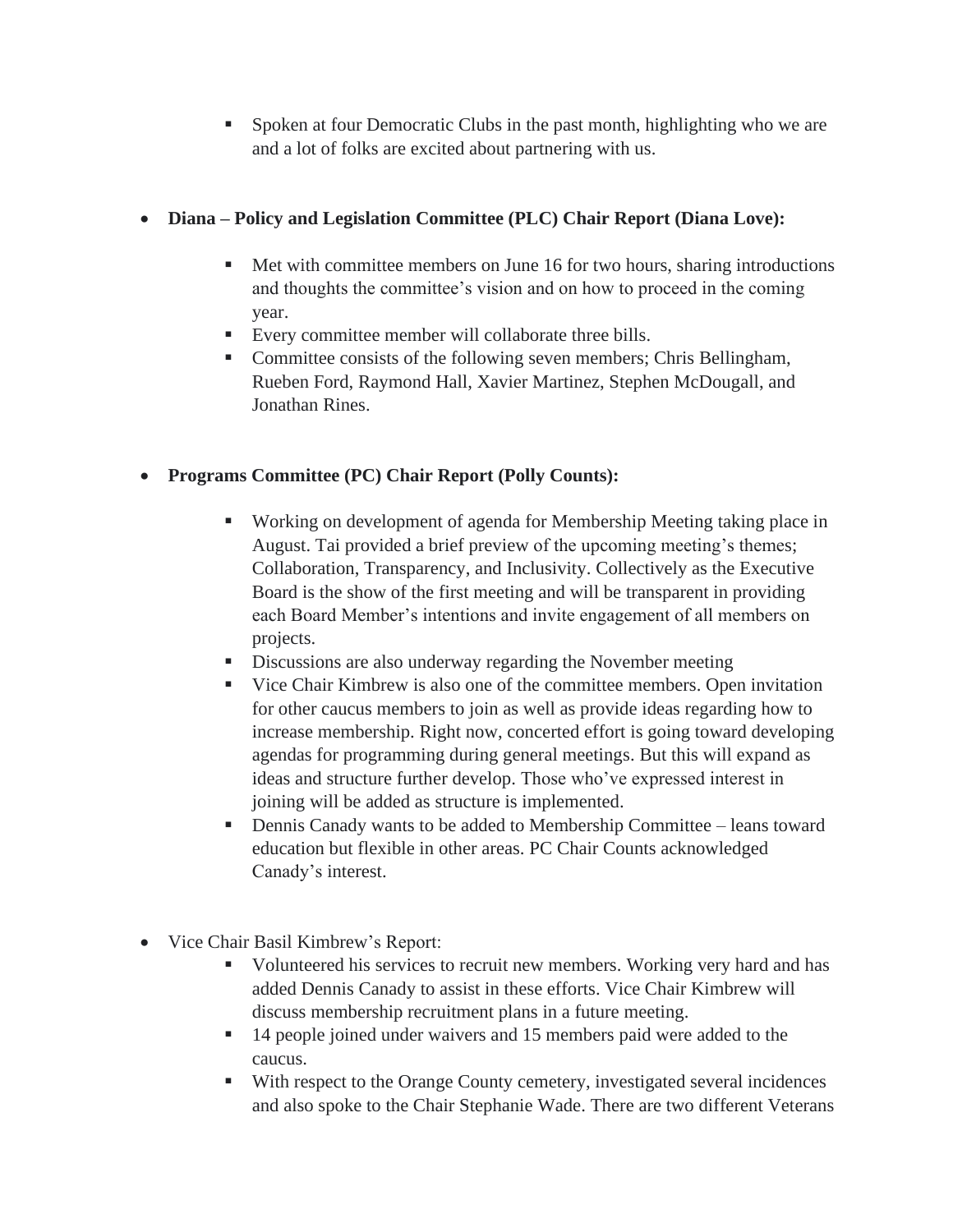organizations within Orange County – one is in Anaheim, and another wants to participate in another section of Orange County. The primary issue of this split is based around money. One of the local council members has an associate who's a developer involved in this situation whose plans are in opposition to a number of Veterans. There are currently 96,000 Veterans desiring burial plots.

- **•** Vice Chair Kimbrew joined the Anaheim Veterans Club and spoke at their recent meeting, along with Dave Chin who's running for Congress. Vice Chair Kimbrew spoke to the club on the importance of joining the Veterans Caucus to expand their voice presence. Several members showed interest in joining the caucus, informing them of two ways to join (via online on website or applying for hardship and request goes to Sacramento).
- Per Chair Cohen's request, Vice Chair Kimbrew also assisted in the request of Frank Noto regarding assistance on wider distribution of news on the Afghan refugee translators who probably would've been killed once the American soldiers leave. The Afghan translators provide a service similar to what the Navajo Nation did during WWII as "code talkers." A lot of American soldiers are also asking for assistance in ensuring the Afghan translators remain safe who've assisted during operations with the Taliban and ISIS. Within a day of that conversation, an article came out reporting how the White House will assist in excavating the interpreters.
- We have responded to all emails regarding 24 hours either via email or telephone. All who've been contacted are delighted by the prompt response due to the last Executive Board's actions.
- **•** Investigated the number of Veterans Clubs throughout California via telephone to elected officials, online and Social Media searches. Currently, there are four Veterans Democratic Clubs; three are in San Diego and one of which is ran by Programs Committee Chair Counts. One additional Veterans Club is in Orange County. Originally, Tom Massey was in charge of this and now wants how this effort can be amplified. Discovered a process isn't in place to establish additional Veterans Clubs – yet this is an identifiable need. Currently in San Bernardino, there's one monthly meeting. Ultimate goal is to unify all of the Veterans Clubs in concerted efforts moving forward. Will also work with Dennis Canady on reaching out to all of these clubs.
- Believes creating additional Veterans Clubs falls under the direction of Organizational Development. Wants to work with ODC Chair Sunnanon in galvanizing efforts to create additional Veterans Clubs – first by meeting with all of the chairs. First wants to locate and meet with all of the club presidents.
- Membership goal is to reach 500 members Veterans and non-Veterans who's looking to assist Veterans. Hope to reach this membership number by end of this year.
- Publicly apologized to PLC Chair Love regarding a specific piece he wrote separate from the Veterans Club regarding rules and regulations. It was not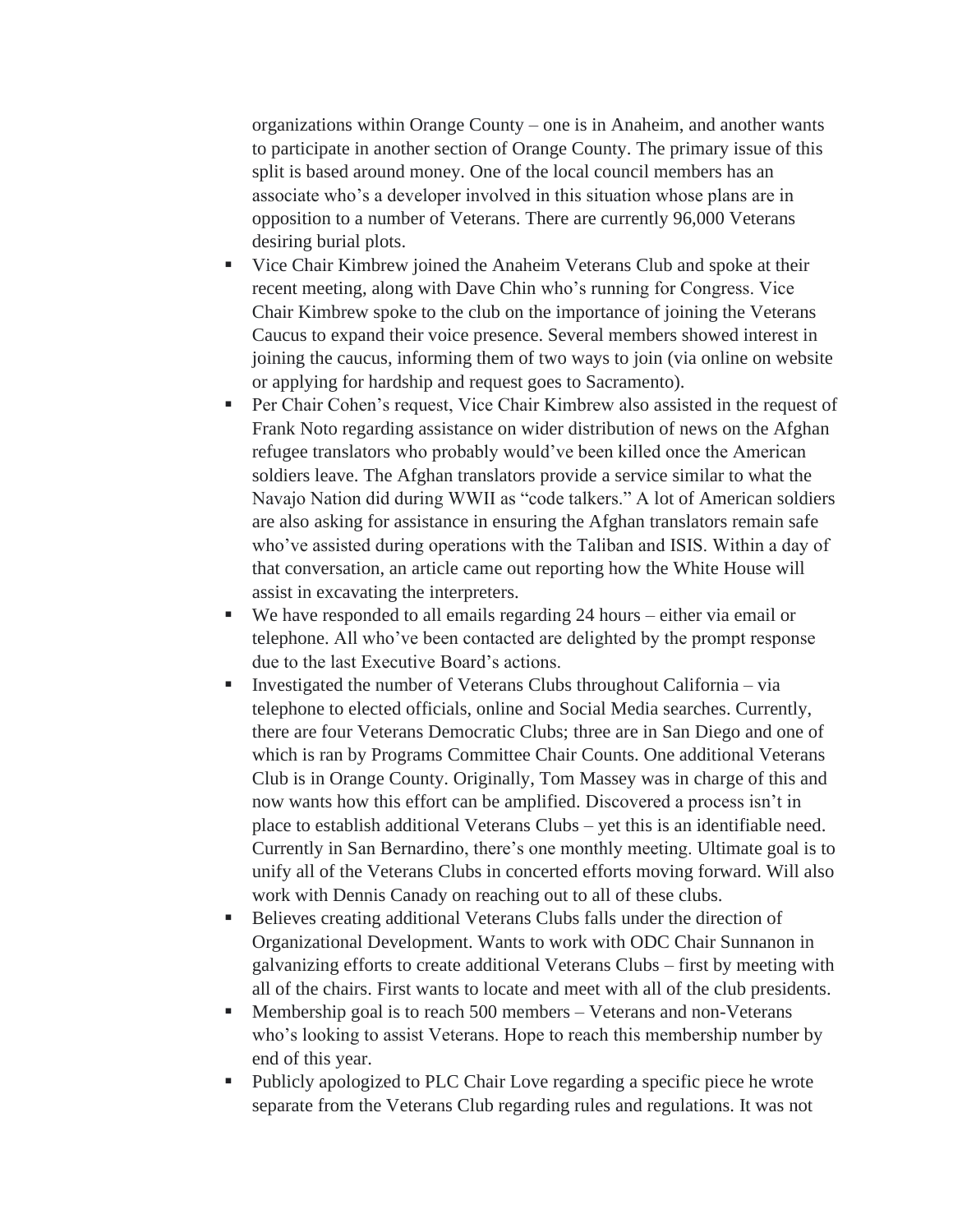intended to be offensive and is working on separating his business writing from that of the Veterans Caucus.

# • **Parliamentarian's Report (Tim Prince):**

**•** Initially had reservations about becoming involved in the Veterans Caucus. Enjoys the camaraderie and collaboration.

# **Special Acknowledgment from Chair Cohen:**

- Commended the following for becoming Life Members:
	- o May Antonio Chapa
	- o June Rob Howard

### **New Business:**

ODC Chair Sunnanon is coordinating and facilitating the 2-Year Work Plan approach. As a new body, in a collaborative exercise, each Executive Board member shared goals for the next two years – tangible and measurable within the next two years as the Veterans Caucus. At the end of the exercise, attending members will be allowed to comment and provide suggestions on potential goals.

### **i. Organizational Development Chair Sunnanon:**

- a. Would like to increase membership by 50% in the next year currently 170 members strong
- b. Partner with 5 Veteran Organizations let's attempt to surpass Vice Chair Basil's high bar for this outreach
- c. Double the number of Veterans Organization Clubs that exist in California the potential is tangible with strong support.

### **ii. Corresponding Secretary/Communications Committee Chair Scott:**

- a. Acknowledge and create opportunities for healing that includes transparency and accountability because we need to reach a place of trust
- b. Discuss values with the Caucus moving forward
- c. Invite membership to participate in collective work to achieve these goals

Organizational Development Chair Sunnanon agreed that this collective exercise is an example of collectively working together to achieve a goal.

### **iii. Programs Committee Chair Counts:**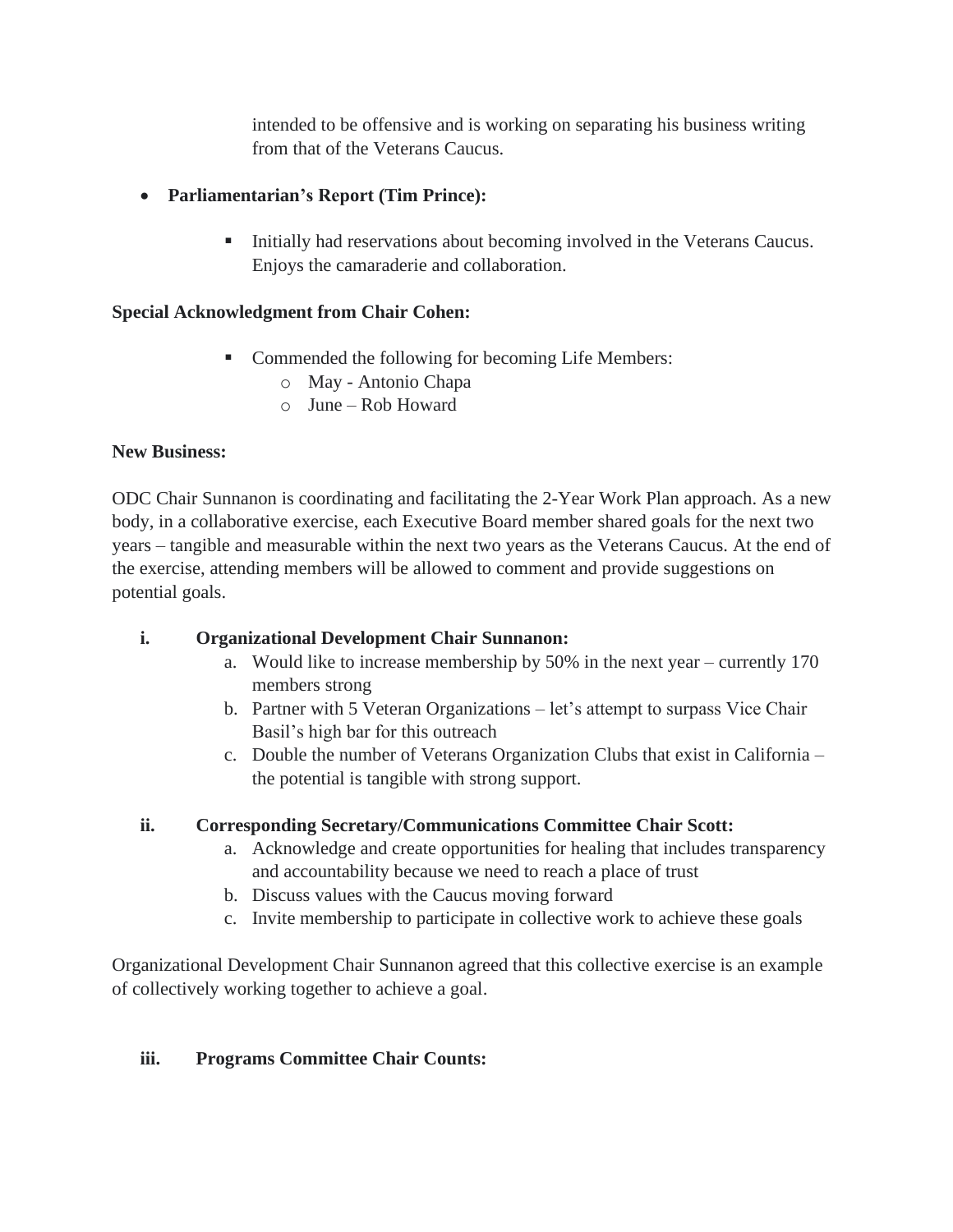- a. Veterans Caucus should be the centralized Hub of all the Veterans groups throughout the State.
- b. Unifying, networking, and promoting the growth of all California State Veterans Clubs and organizations in order to establish a strong, united voice, advocating for all Veterans and promoting Democratic values.
- c. Within this Caucus, there should be regional representation in the North, Central and South regions of California.

ODC Chair Sunnanon emphasized the need for the Veterans Caucus to elevate its status – come from behind the scenes – amplify voice and reach a better place in leadership and organizational structure. The floodgates have been opened and we're moving in that direction.

### **iv. Policy and Legislation Committee Chair Love**

- a. Increase Caucus membership
- b. Increase programming for Veterans transitioning into civilian workforce who desire to be Licensed Contractors – provide that service through the Caucus

ODC Chair Sunnanon agrees regarding increasing services to Veterans transitioning to civilian life.

### **v. Treasurer Angulo**

- a. Communicating with members regarding expiration dates 30 to 45 days ahead of expiration date for membership dues
- b. Question on donations versus fundraising directed to Parliamentarian. If approached someone who provides more money than required membership fee (i.e. member provides \$500 instead of required \$25), is this a violation of the bylaws?

Parliamentarian Tim Prince answered based on the following bylaw:

a. **Fundraising Prohibition in our By-Laws:** The Caucus shall neither raise nor disburse funds other than nominal dues, and standard or routine costs of meetings (such as postage, other costs associated with notice, cost of meeting rooms, etc.), which shall be promptly accounted for, reflected in a quarterly financial report to the Treasurer ...." (Art. VI, Sec. 2). It appears the Caucus limitation to raising money to cover expenses related to meetings is designed to comply with Party finance laws.

Our goal would be to connect the fees to a meeting – not limited to virtual – purpose of promoting Veterans purpose.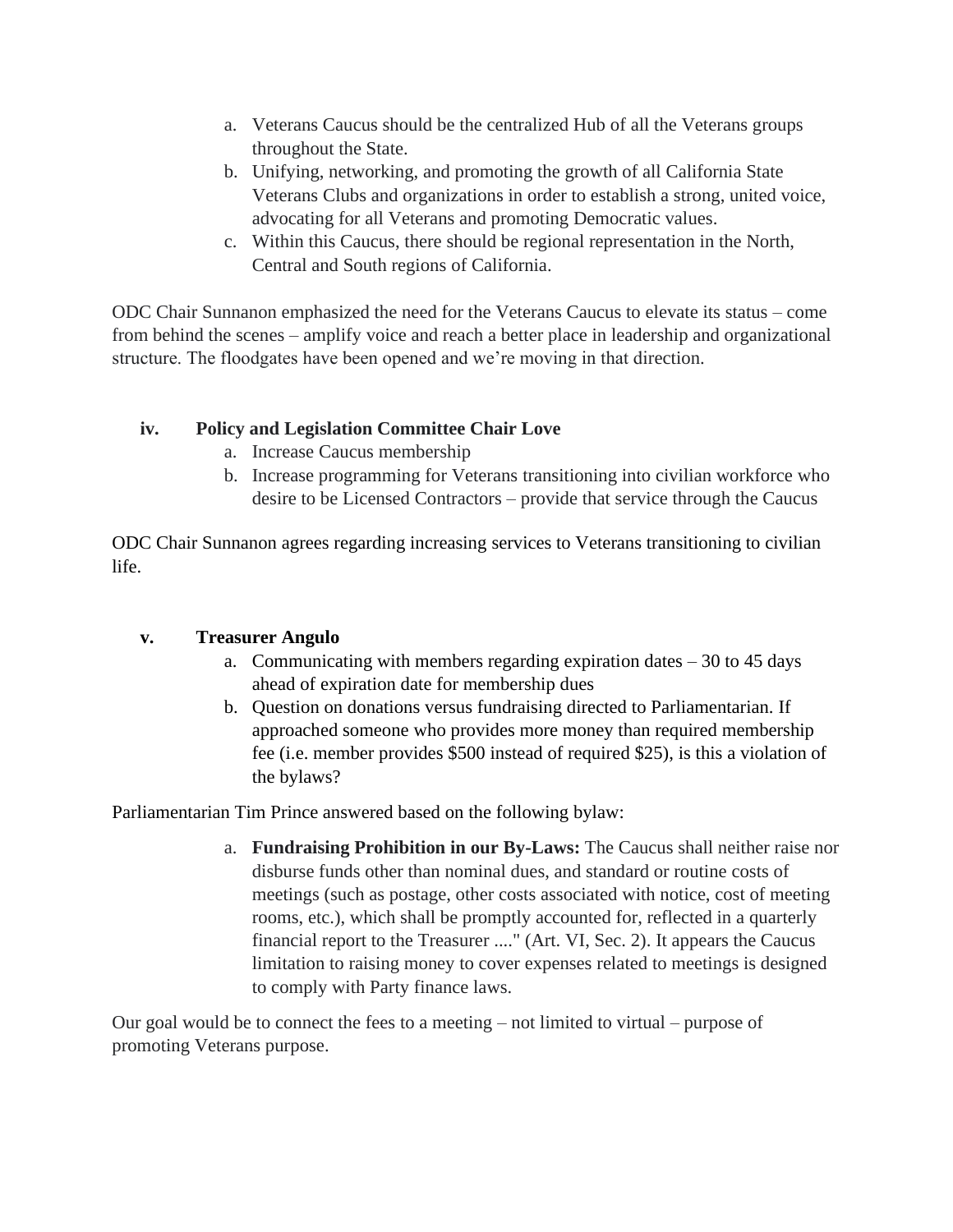### **vi. Vice Chair Kimbrew**

a. Consider opportunities to change the membership fees similar to the Black Caucus – implement various membership levels. For example, the Black Caucus has a Maxine Waters level (\$1,000) and down to Darren Parker (lower fee), so we should consider implementing something similar due to the fact of our need as the Caucus to raise money. Potentially, there are donors interested in contributing to our Caucus based on this new rollout of Action Items and Work Plans.

Chair Cohen stated that as a Caucus, there are very few things that we're allowed to spend money – unable to give money to candidates but can host a lot of events during Executive Board meetings and during the convention. Can also reimburse for things like Constant Contact. However, we can have a retreat and pay for our members to drive up north and visit the other Democratic Clubs – reimbursing at .54cent/mile plus hotel.

Treasurer Angulo brought up the fact that during convention, we will have high expenses such as facility room use, chairs, and hosting a hospitality adds another layer of costs. Wondering how we can raise money but not conduct a full-fledged fundraising campaign. Asks that ODC Chair Sunnanon and Parlamentarian Prince explore options for increasing current funds. Because the majority of the Executive Board members live in Southern California, visiting other Veterans clubs throughout California will be welcomed. Once in-person meetings begin, other expenses will be incurred.

Vice Chair Kimbrew said when he was invited to speak at other clubs throughout California, he's received countless positive feedback. His other goals are:

- b. Homeless number one priority as a former homeless Veteran. However, due to current sentiment toward homeless Vets in Orange County, Vice Chair Kimbrew was "thrown out" and unable to assist fellow veterans. In San Diego, the police followed and disposed of the food intended for unhoused Veterans.
- c. Directing Veterans with Resources
- d. Assist Women Veterans who experience Military Sexual Trauma (MST). Several women who've heard about the Caucus would like this issue to be addressed. For example, it's extremely difficult for lower ranking servicemembers to formally complain.

ODC Chair Sunnanon inquired about domain of power with respect to whom the Veterans Caucus can assist. "Even if we can't enforce laws, we can at least show how we can enforce our voice. It's important and imperative that our voices are heard."

B. Open Discussion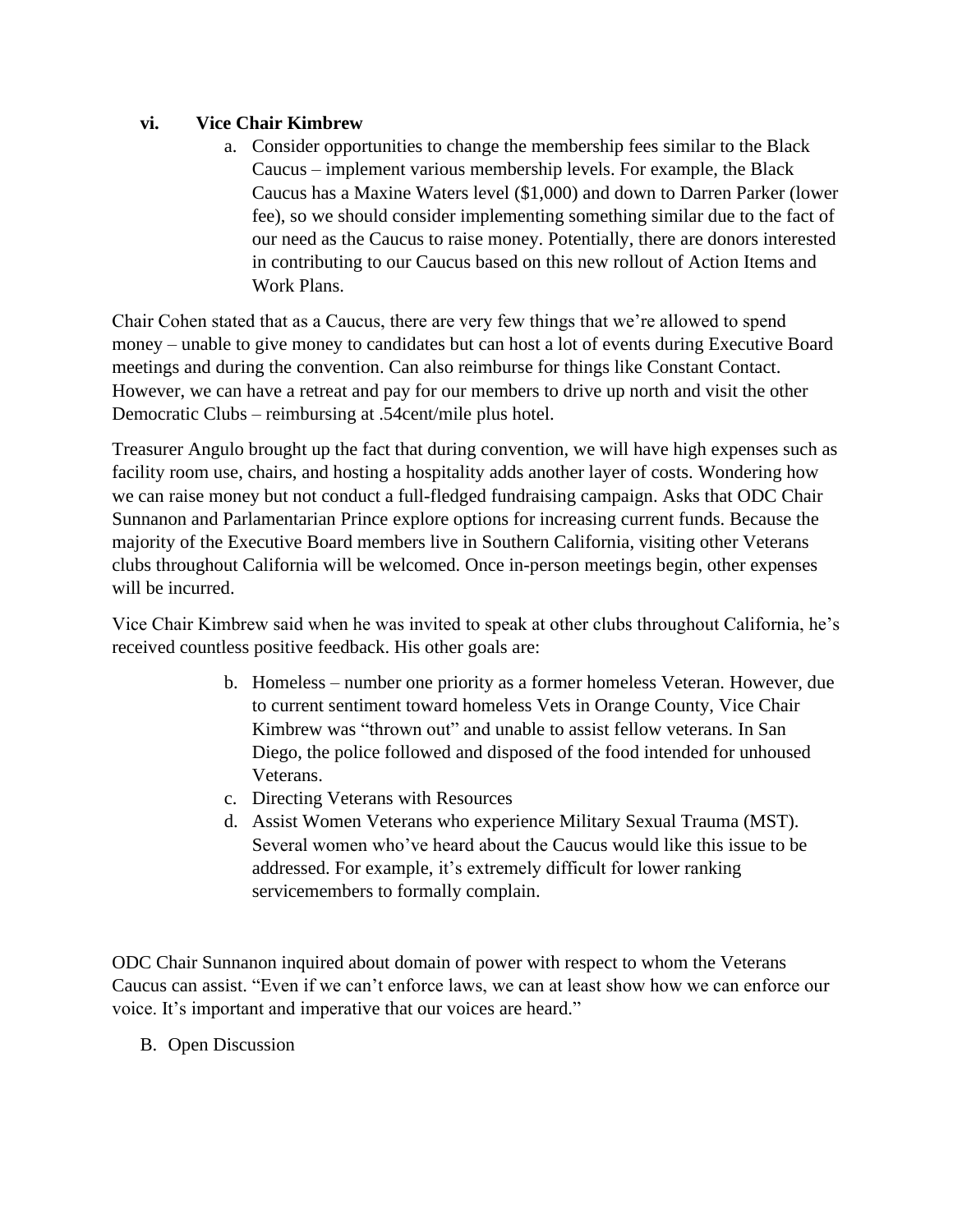- o Fernando Hernandez: Proposes that the Caucus lobbies and advocates for military Veterans who've been deported. This is an issue, it's a major problem. Personally, feels that any person who's served in the military in combat, should receive full citizenship.
- o PC Chair Counts would also like to see the creation of advocacy for these special issues such as MST and deportation.
- o Vice Chair of Communications Committee, Cherelle Jackson, works with unhoused individuals assisting those with programs that empower Veterans with tools take care of their finances and transition off the streets. Working to add those resources both to our Veterans Caucus website and newsletters distributed, including listings across California.
- o Rob Howard: Suggests separating paid memberships from those that needs waivers. Use active membership as a second layer of recruitment by amplifying engagement and participation in membership increase. Track legislation that addresses the issues affecting Veterans.
- o Xavier Martinez: Would like to see things narrowed down to three or four goals instead of 7 to ensure achievement.
- o ODC Chair Sunnanon explained that collectively members can nominate up to two or three goals to ensure they're measurable.
- o Chair Cohen explained that this topic is in the beginning stages and will be reviewed.
- o CC Chair Scott: Suggests goals are distributed for visibility and to elicit feedback from our constituents.
- o Nowlin Haltom, President of the Oxnard Dem Club: Would like to invite guest speakers to Dem Club. Recently had a booth at the Pride Parade. A Vietnam Vet and would like to see more membership.
- o Dennis Canady: Deported Veterans resonates with him and has many friends who've dealt with this. Establish some form of proactive response to reach out to servicemembers who're transitioning out of the military. Voter Registration – important those Veterans are registered. PTSD – newly discharged Veterans need to know where to go to deal with PTSD
- o Jonathan Rines: Lives in San Diego, where there's a large Navy community. One of our goals that's policy related is to be "ear and the voice" for Veterans. AB225 – enables spouses, Veterans, or active to grant licenses to these members and simplify their efforts to transfer military technical skills in the state of California.
- o David Brame: Align our Caucus with the state of California strategy along the 58 caucus – recruit Progressive Veterans from the right wing – should be paramount for our caucus. Get data on population so we can accurately set a benchmark on measurability and attainability. This fits the timeframe. Advance legislation or find money to combat tinnitus – thousands of servicemembers suffer from this and can lead to mental health issues. Education – California has some of the most liberal policies when it comes to educating Veterans, but there's a large percentage of people who don't get that education based on the diversity – and now all of these older Veterans are becoming more disenfranchised due to deindustrialization, re-training skills (machinist mate not lost job to automation). Timber and mining industry have suffered and are now disenfranchised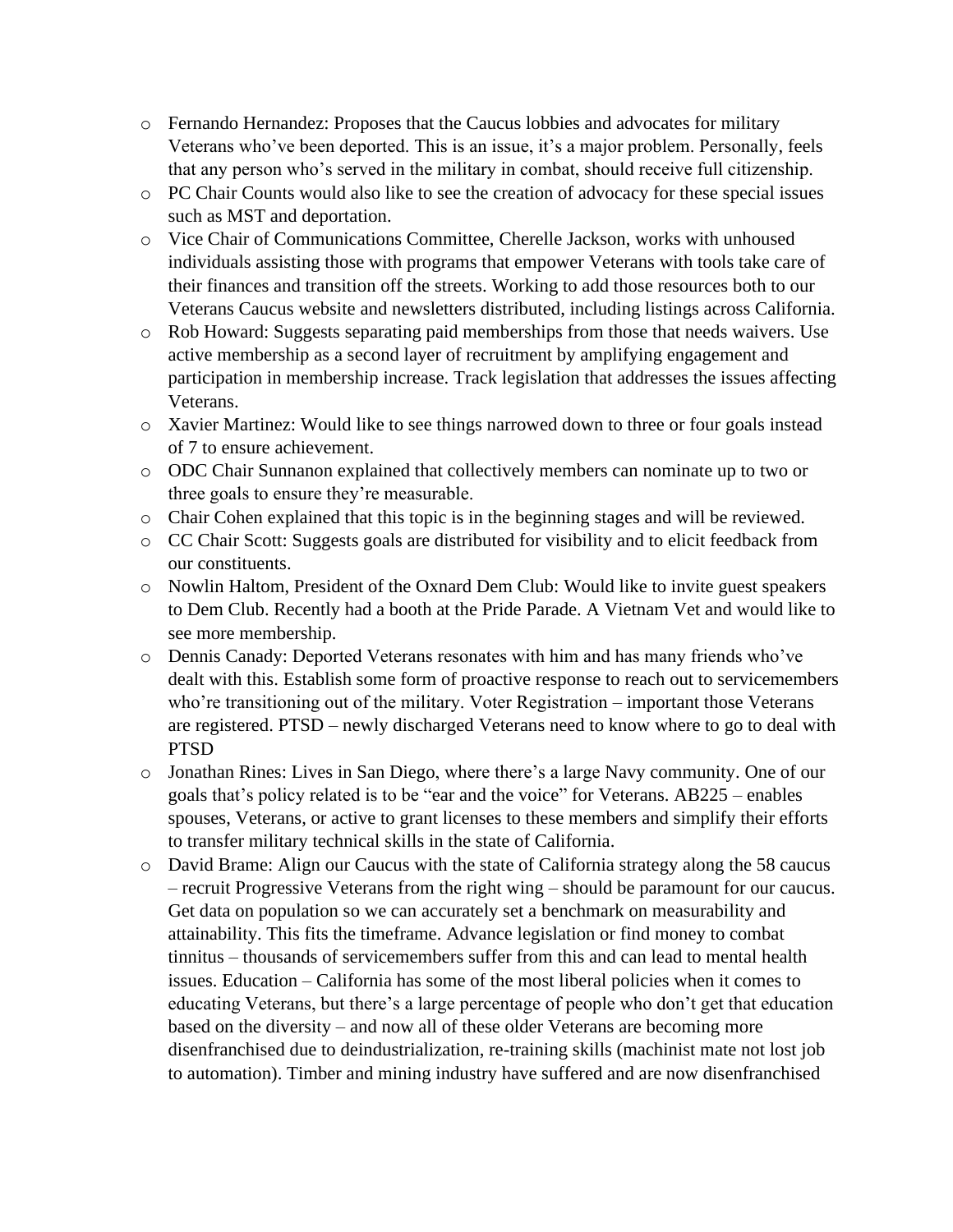due to de-industrialization and/or automation. Licensing, promoting trade skills, and retraining to these Veterans is paramount.

- o Rob Knecht, President of North Chapter of Veterans Democratic Club of San Diego: Setting legislative priorities, working together through the committee for legislative affairs with the Veterans Clubs throughout the State, and listening to the members holistically to truly determine those things that are needed most for our Veterans statewide.
- o Richard Valdez, Inland Empire: Wants to segue into what Rob Howard was saying as far as legislation in that we have the largest Congressional Delegation, plus we have four members of the House on the Veterans Affairs Committee along with the chair. We need to take advantage of this work on our Congressional reps with regards to getting them to co-sponsor bills. Nothing is getting off the floor unless it has sponsors. Has been working the past few years, making sure we get our legislators to sponsor bills and same goes for state level. VA in the Inland Empire will be conducting a few Town Halls regarding the construction of the Seabox in the San Bernadino County area. We need to make sure legislation that is supported to assist our women Veterans and unhoused Veterans.

ODC Chair Sunnanon said the ultimate goal is to coalesce all of these ideas into two or three tangible items and will bring back to the membership meeting in the coming weeks.

o **PLC Chair Love Diana** – met with Resolutions Standing Committee on June 22 for approximately two hours. Discussion was on the resolution for *Reduce Military Spending Except Military Pay and Benefits*. When submitting a resolution to the CDP Resolutions Committee, it must be done 30 days before each Caucus' Executive Board meeting or a convention. In this particular case, the next Executive Board meeting is Aug. 25, which means the resolution would have to be submitted by July 25. We won't have a General Membership meeting in between July and August. Per our bylaws, the Executive Board has the power to pass by votes in between meetings. If it passes or not, it then comes to the Executive Board for a vote, then it's taken to the membership. In order to do that, the Policy and Legislation Committee needed to meet early enough in order to bring the resolution before the Executive Board.

The Policy & Legislation Committee met in June to look at the Resolution for the *Reduce Military Spending Except Military Pay and Benefits*. The author and chair of this resolution was invited to the meeting in the event that any changes, questions, amendments required because it needed to occur during that meeting. The chair who's an ex-officio to all of the meetings, was also invited to attend the meeting. In the previous cabinet, there was opposition to this resolution so again both the author of the resolution and chair were invited to clarify any questions or comments. Despite lengthy discussion and extensive questions and answers, the motion failed.

Resolution to *Reduce Military Spending Except Military Pay and Benefits*, the motion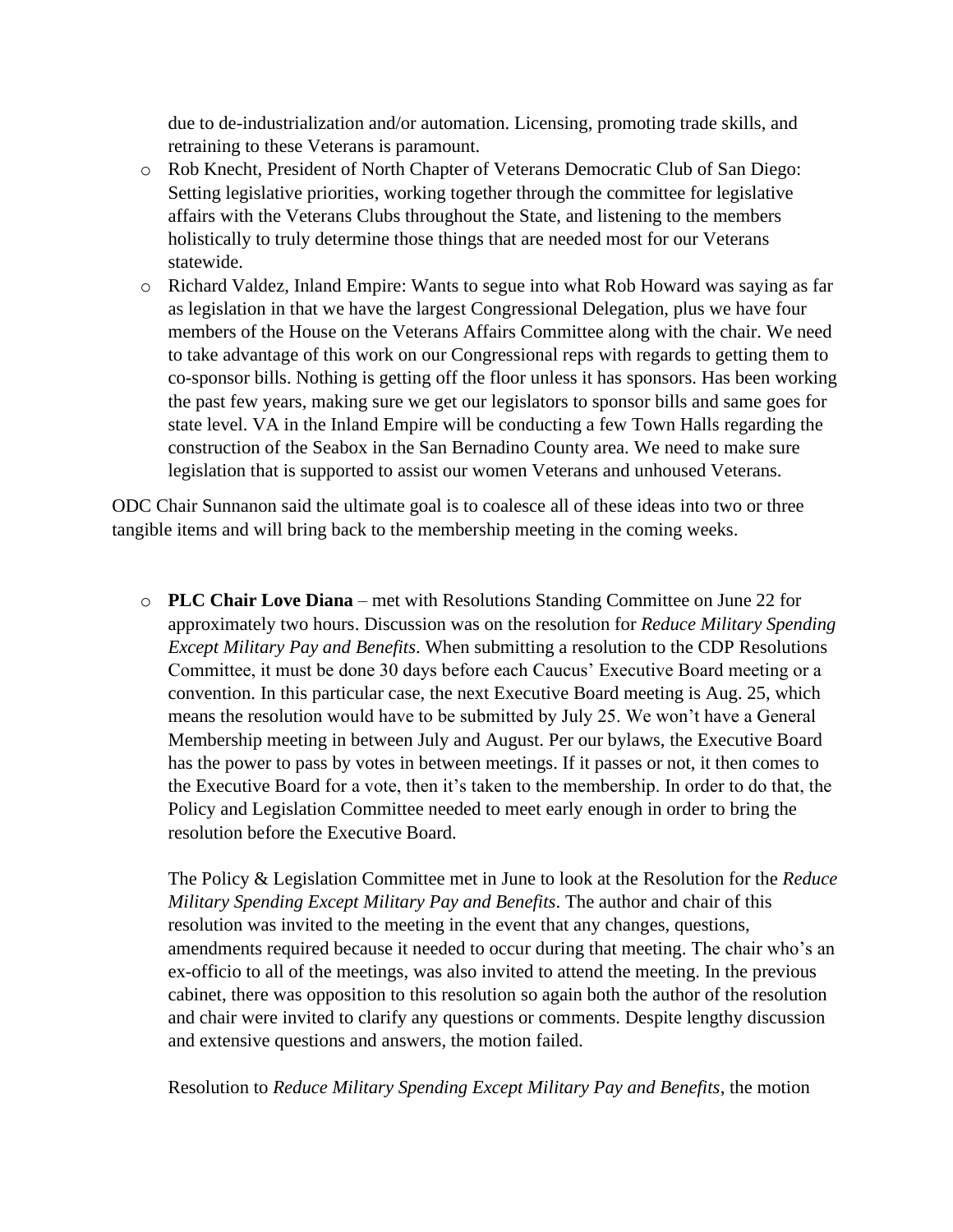failed with 2 yay and 4 nay. The motion failed and will not come forward to this body.

Chair Cohen was an observer in the meeting and did not vote but was kind of disappointed and troubled that the maker of the resolution did not want to accept friendly amendments despite hearing negative feedback.

PLC Chair Loves says the maker of the resolution still has opportunity to present resolution, but she will not have the support of the Veterans Caucus. Doubtful that the resolution regarding veterans will be passed without the support of the Veterans Caucus.

- o **Programs Chair Counts** stated there might be modifications to the August meeting due to continuing groundwork.
- C. Continued Ideas/Thoughts for Membership Meeting in Aug. (25-29). Chair Cohen shared draft for the next Executive Board meeting agenda, which is scheduled for Aug. 14. Agenda will be emailed in hopes of eliciting feedback. The main focus of the August meeting is to address membership. Not sure of date or package that will be used.

#### **Announcements**

Richard Valdez made the following announcements: Inland Empire/Riverside/San Bernardino County – VA Loma Linda is conducting Town Halls regarding the facility expansion. Victorville, July 13, Noon to 2pm Hilton Garden Inn on Mariposa Road; Corona/Murietta/Rancho Cucamonga on July 14, Noon to 2pm at Double Tree Hotel, 285 E. Hospitality Lane, San Bernardino.

CalVet is holding a conference call stakeholder meeting regarding the Barstow Veterans Home. Follow-up meeting they're required to hold based on the legislation on the 20-21 Barstow Master Plan. RSVP [stakeholderrsvp@calvet.ca.gov](mailto:stakeholderrsvp@calvet.ca.gov) held on July 21. Must RSVP no later than July 16.

Chair Cohen mentioned that despite living in San Diego, he actually received medical services at the Loma Linda VA.

Richard Valdez mentioned that he's Co-Chair Community Veterans Engagement Board for Loma Linda.

CC Chair Scott asked Richard to email information to both her and Chair Ron so that the announcements can be placed on our website. We'd like to post all announcements.

Chair Cohen wants to beef up the resources on the website. He's received information lately on PTSD and receives daily information. Oftentimes Veterans aren't aware of the opportunities that are out there.